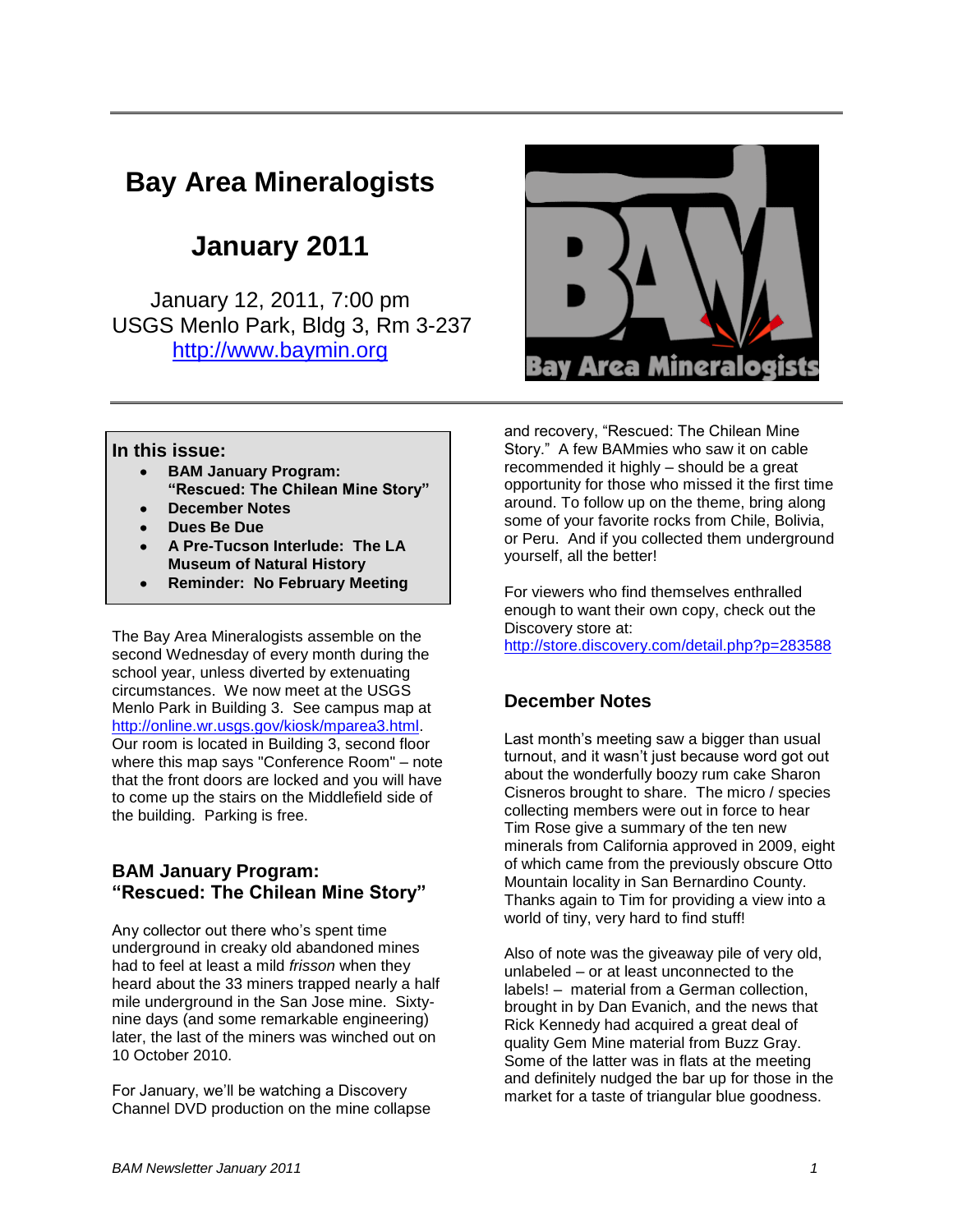In the weekend before December"s meeting, BAM joined forces with the Crystal Gazers for the third annual commingled holiday party at the Frazier"s place in Albany. "Twas a good turnout by the BAM (or BAM/CG) membership, including Bill Spence, John Magnasco, Rick Kennedy, Gary Moss, Stan Bogosian, Barb Matz, Len Piszkiewicz, Le Pisciotta, Karla Galloway , Jean Lee, Dave Lowe, Gail Matthews, Brian Thurston, Paul Andrade, Chuck Trantham, Steve Smith, Bob Trimingham, and Don Windeler. (Plus spousal units, of course!) Apologies to anyone I missed, but happily there were a lot of people.



*Checking out the auction table*

As usual, there was food & cheer a-plenty, a silent auction with some interesting lots up for grabs, and some singing at the end of the eve. If you haven"t made one of these yet, be sure to give it a crack sometime!



*Sugar crystals growing in a bottle of Portuguese anise liqueur*

#### **Dues Be Due**

For those who haven"t purchased the BAM Member For Life package, please note that January 1 marks the official renewal date for all annual memberships. BAM continues to hold the line at a paltry \$6 per year of membership. Less than the cost of two big Peet"s coffee drinks buys you the prestige of membership, ongoing newsletters, and notice of special field trips / sales that won"t be distributed to the general mailing list.

Treasurer Dan Carlson will be in the house Wednesday to collect… exact change appreciated.

## **A Pre-Tucson Interlude: The Los Angeles Museum of Natural History**

Over the Thanksgiving holiday, Yours Truly and family made a stop at the LA Museum of Natural History to see the mineral displays. Review: if you"ve never visited there, make a point of it sometime! Some absolutely stunning material, especially the huge display of California gold.

To help get you in the mood for Tucson"s theme of "Minerals of California", here are some snapshots. Don"t be surprised if some of these find their way into a Tucson display case in February.



*A Cryo-Genie tourmaline big enough to chock Chuck's truck*